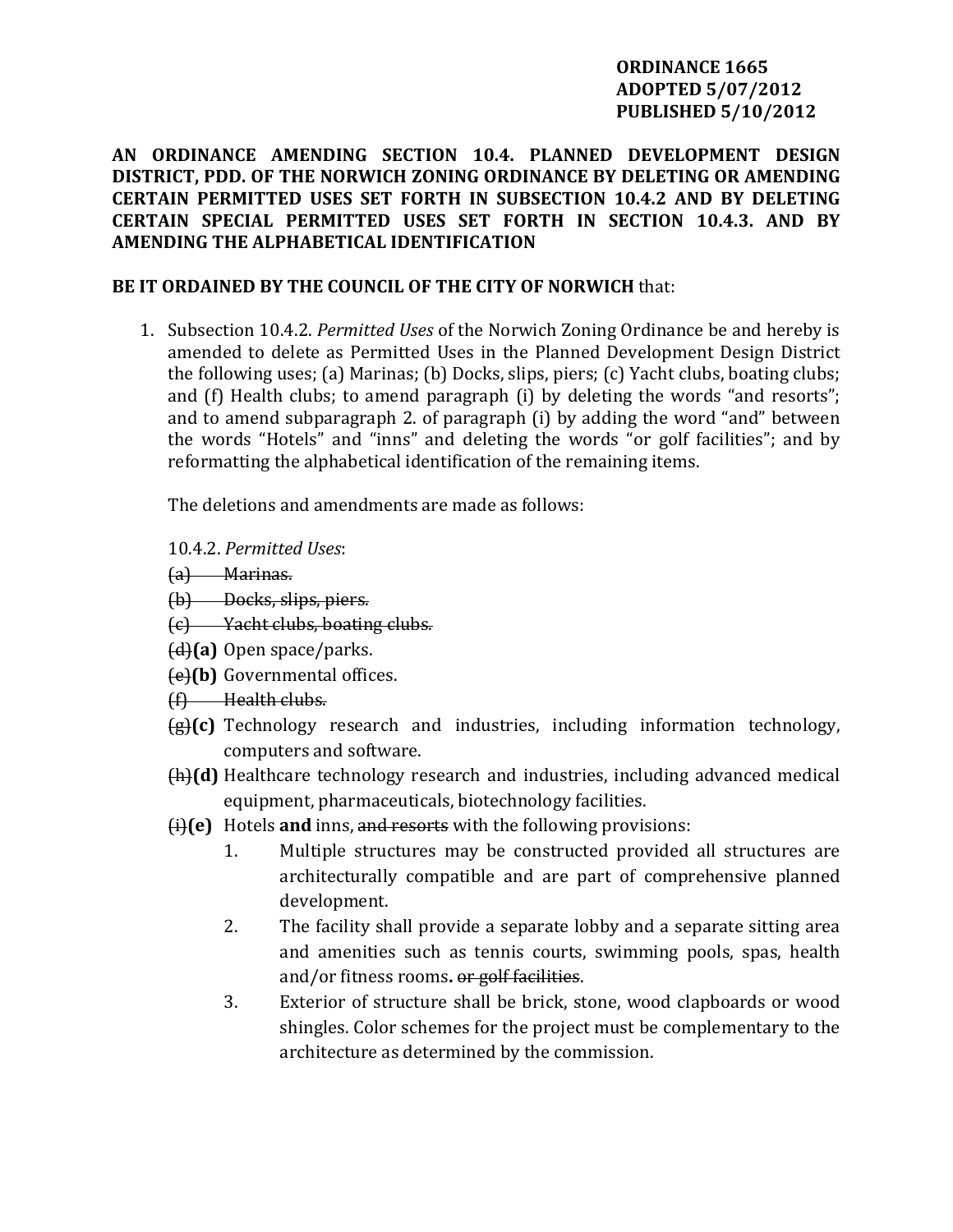- 4. Landscape plans shall be provided and shall be implemented using a diverse and creative design. All species shall be hardy for the location.
- 2. Subsection 10.4.3. *Special Permitted Uses* of the Norwich Zoning Ordinance be and hereby is amended to delete as Special Permitted Uses in the Planned Development Design District paragraph (g) in its entirety and paragraph (i) in its entirety, and by reformatting the alphabetical identification of the remaining items.

The deletions and amendments are made as follows:

# 10.4 . *Special Permitted Uses*: .3

(a-c) Reserved.

- (d) Restaurants. Drive‐thru facilities are not permitted.
- (e) *Reserved*.
- (f) Colleges, universities, educational institutions: which are defined as public or private institutions of higher learning offering a course of studies leading to a degree or certification in a specific vocation or technical field. Such institutions may include accessory uses to support the principal institution. Examples of such accessory uses are: residential facilities for staff and/or students, sports fields and/or other structures for institutional events. It is the commission's intent to encourage the development within this district of business and educational facilities that work together on educational and training programs.
- (g) Garden apartments, townhouses and residential group buildings, in accordance with the provisions of section 8.3.1(d) hereof and high‐rise apartments and high‐rise group buildings in accordance with the provisions of section 8.3.1(e) hereof provided that they are accessory to a principal use.
- (h)**(g)** Retail uses and retail/wholesale distribution centers.
- (i) Child care facilities.
- $\bigoplus$  **(h)** Helipad as an accessory to a principal use.
- 3. This ordinance shall take effect ten (10) days after passage and publication in a daily newspaper of general circulation in the City of Norwich pursuant to Section 11 of Chapter 5 of the Charter of the City of Norwich.

Purpose: To eliminate certain uses and special permitted uses considered to be impractical, inappropriate and/or unlikely to encourage balanced economic development from the Planned Development Design District.

> Submitted by Alderman Tucker Braddock Alderman Peter Desaulniers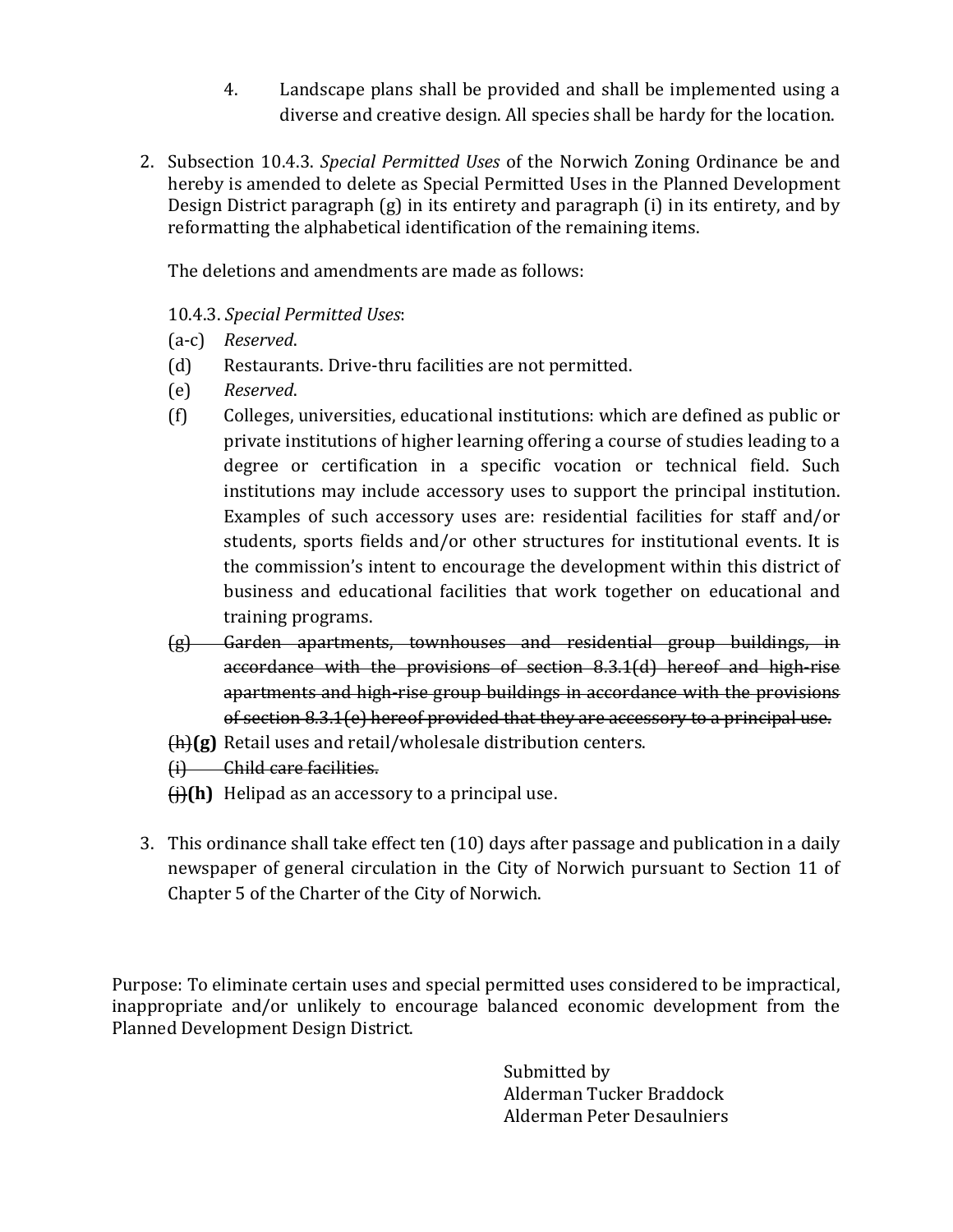# **ORDINANCE 1666 ADOPTED 5/7/2012 PUBLISHED 5/10/2012**

AN ORDINANCE APPROPRIATING \$650,000 FOR PUBLIC SAFETY COMMUNICATION MODERNIZATION AND IMPROVEMENTS AND AUTHORIZING THE ISSUE OF \$650,000 BONDS OF THE CITY TO MEET SAID APPROPRIATION AND PENDING THE ISSUANCE **THEREOF THE MAKING**  $OF$ **TEMPORARY** BORROWINGS FOR SUCH PURPOSE

#### BE IT ORDAINED BY THE COUNCIL OF THE CITY OF NORWICH:

Section 1. The sum of \$650,000 is appropriated to improve and modernize the public safety communication system of the City of Norwich, including placement of City communication lines on the Department of Public Utilities fiber optic communication system and the acquisition and installation of equipment necessary therefore, replacement of obsolete mobile radios, portable radios, pagers, base stations, repeaters, receivers, control stations, siren controls, etc. and reprogramming serviceable mobile radios, portable radios, base stations, repeaters, receivers, control stations, siren controls, etc. to comply with FCC narrowbanding requirements, improvements to public safety and other City facilities as required to accommodate the communication upgrades, warranties and testing. The appropriation shall include related appurtenances, improvements and equipment, or for so much thereof as may be accomplished within said appropriation, and for architectural, engineering and consultant fees and related services, administrative, advertising, printing, legal and financing costs. Said appropriation shall be in addition to all other appropriations for said purpose, and inclusive of state and federal grants in aid thereof.

Section 2. The total estimated cost of the project is \$650,000. No portion of the project cost is expected to be paid from sources other than the proposed bond issue. The estimated useful life of the project is ten years. The project is a general benefit to the City of Norwich and its general governmental purposes.

Section 3. To meet said appropriation \$650,000 bonds of the City, or so much thereof as may be necessary for said purpose, may be issued, maturing not later than the ten years year after their date, or such later date as may be allowed by law. Said bonds may be issued in one or more series as shall be determined by the City Manager and the Comptroller, and the amount of bonds of each series to be issued shall be fixed by the City Manager and the Comptroller in the amount necessary to meet the City's share of the cost of the Project determined after considering the estimated amount of State and Federal grants in aid of the Project, or the actual amount thereof, if this be ascertainable, and the anticipated times of receipt thereof, provided that the total amount of bonds to be issued shall not be less than an amount which will provide funds sufficient with other funds available for such purpose to pay the principal of and the interest on all temporary borrowings in anticipation of the receipt of the proceeds of said bonds outstanding at the time of the issuance thereof, and to pay for the administrative, printing and legal costs of issuing the bonds. The bonds shall be in the denomination of \$1,000 or a whole multiple thereof. be issued in bearer form or in fully registered form, be executed in the name and on behalf of the City by the manual or facsimile signatures of the City Manager and the Comptroller, bear the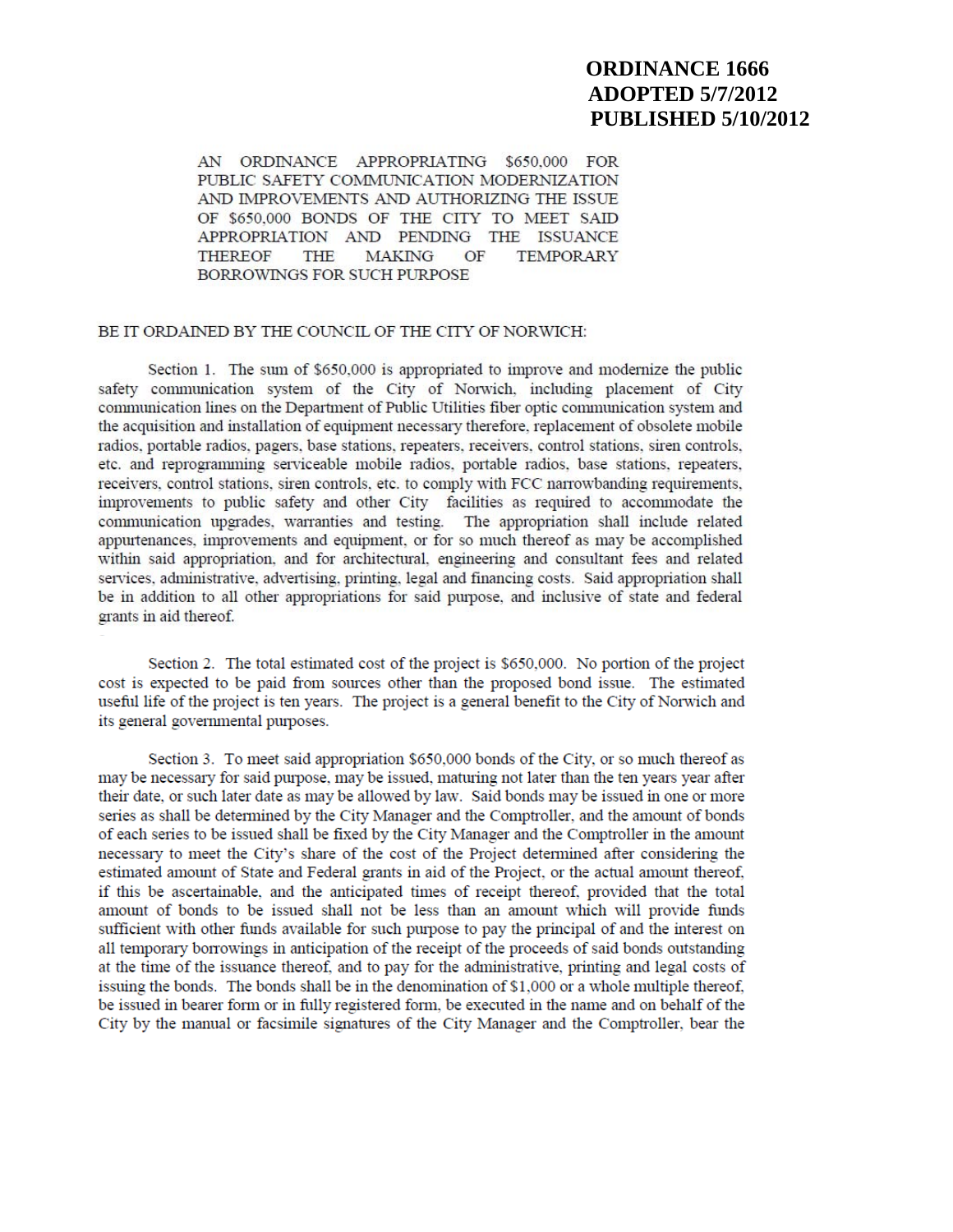City seal or a facsimile thereof, be certified by a bank or trust company designated by the City Manager and the Comptroller, which bank or trust company may be designated the registrar and transfer agent, be payable at a bank or trust company designated by the City Manager and the Comptroller, and be approved as to their legality by Joseph Fasi LLC, Attorneys-At-Law, of Hartford. They shall bear such rate or rates of interest as shall be determined by the City Manager and the Comptroller. The bonds shall be general obligations of the City and each of the bonds shall recite that every requirement of law relating to its issue has been duly complied with, that such bond is within every debt and other limit prescribed by law, and that the full faith and credit of the City are pledged to the payment of the principal thereof and the interest thereon. The aggregate principal amount of the bonds, annual installments of principal, redemption provisions, if any, the date, time of issue and sale and other terms, details and particulars of such bonds, shall be determined by the City Manager and the Comptroller in accordance with the requirements of the General Statutes of Connecticut, as amended. In connection with the issuance of any bonds or notes authorized herein, the City may exercise any power delegated to municipalities pursuant to Section 7-370b, including the authority to enter into agreements moderating interest rate fluctuation, provided any such agreement or exercise of authority shall be approved by the City Council. In order to meet the capital cash flow expenditure needs of the City, the City Manager and Comptroller are authorized to allocate and reallocate expenditures incurred for the Project to any bonds or notes of the City outstanding as of the date of such allocation, and the bonds or notes to which such expenditures have been allocated shall be deemed to have been issued for such purpose, including the bonds and notes and Project herein authorized.

Section 4. The issue of the bonds aforesaid and of all other bonds or notes of the City heretofore authorized but not yet issued, as of the effective date of this Ordinance, would not cause the indebtedness of the City to exceed any debt limit calculated in accordance with law. The principal and interest on the proposed issue are to be paid from property taxation to the extent not paid from other funds available for the payment thereof and the full faith and credit of the City are pledged to such payment.

Section 5. Said bonds shall be sold by the City Manager and Comptroller in a competitive offering or by negotiation, in their discretion. If sold at competitive offering, the bonds shall be sold upon sealed proposals, auction or similar competitive process, at not less than par and accrued interest on the basis of the lowest net or true interest cost to the City. A notice of sale or a summary thereof describing the bonds and setting forth the terms and conditions of the sale shall be published at least five days in advance of the sale in a recognized publication carrying municipal bond notices and devoted primarily to financial news and the subject of state and municipal bonds. If the bonds are sold by negotiation the purchase contract shall be approved by the City Council. With respect to the receipt of original issuance premium or bid premium upon the sale of the bonds or notes herein authorized, the Manager and Comptroller are authorized, but not required, to apply original issuance premium and bid premium, if applicable, to fund any purpose for which bonds of the City are authorized to be issued, and such application shall reduce the amount of authorized and unissued bonds of the purpose to which the premium was applied, in the amount so applied.

Section 6. The City Manager and the Comptroller are authorized to make temporary borrowings in anticipation of the receipt of the proceeds of any series of said bonds. Notes